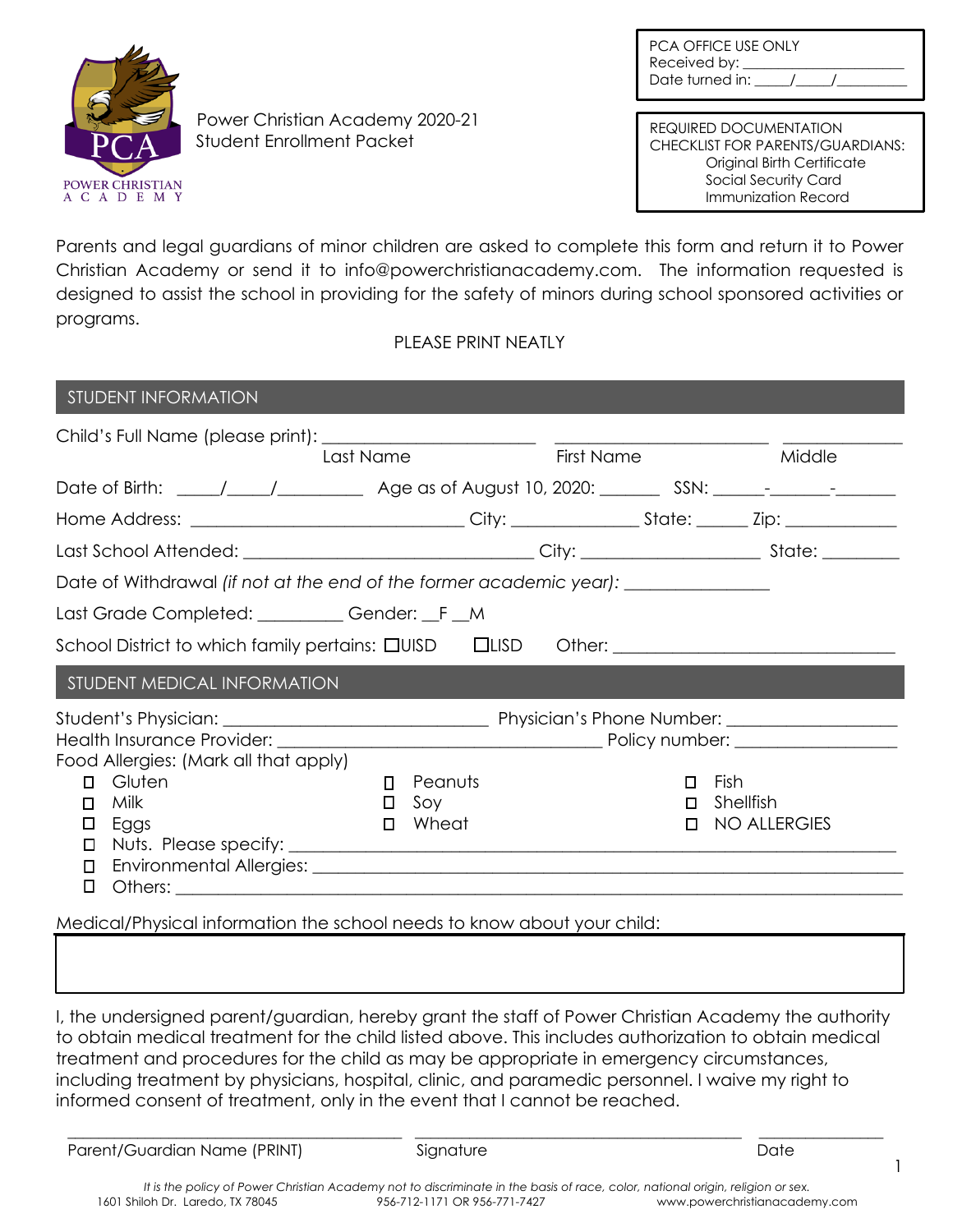## STUDENT LEARNING ACCOMODATIONS

Explain briefly. Please attach to this form any legal documentation corresponding to this matter.

# PARENT/GUARDIAN INFORMATION

## **FATHER/GUARDIAN INFORMATION**

| Last Name                                                                                                                                                                                    | <b>First Name</b>                       | Middle Name                                                        |  |  |  |  |  |
|----------------------------------------------------------------------------------------------------------------------------------------------------------------------------------------------|-----------------------------------------|--------------------------------------------------------------------|--|--|--|--|--|
| Marital Status: DMarried DWidowed DDivorced DSeparated DCohabiting DSingle                                                                                                                   |                                         |                                                                    |  |  |  |  |  |
|                                                                                                                                                                                              |                                         |                                                                    |  |  |  |  |  |
|                                                                                                                                                                                              |                                         |                                                                    |  |  |  |  |  |
|                                                                                                                                                                                              |                                         |                                                                    |  |  |  |  |  |
|                                                                                                                                                                                              |                                         |                                                                    |  |  |  |  |  |
| <b>MOTHER/GUARDIAN INFORMATION</b>                                                                                                                                                           |                                         |                                                                    |  |  |  |  |  |
| Last Name                                                                                                                                                                                    | <b>First Name</b>                       | Middle Name                                                        |  |  |  |  |  |
| Marital Status: □ Married □ Widowed □ Divorced □ Separated □ Cohabiting □ Single                                                                                                             |                                         |                                                                    |  |  |  |  |  |
|                                                                                                                                                                                              |                                         |                                                                    |  |  |  |  |  |
|                                                                                                                                                                                              |                                         |                                                                    |  |  |  |  |  |
|                                                                                                                                                                                              |                                         |                                                                    |  |  |  |  |  |
|                                                                                                                                                                                              |                                         |                                                                    |  |  |  |  |  |
| $\Box$ Mother Deceased<br>$\Box$<br><b>Mother Remarried</b><br>*Who should the school contact for admission and/or disciplinary issues: I Father I Mother 1 Both<br><b>EMERGENCY CONTACT</b> | <b>Solution Section</b> Father Deceased | $\Box$ Parent Divorced*<br>□ Father Remarried □ Parents Separated* |  |  |  |  |  |
| <b>CHECK IF APPROPRIATE</b><br>Same as MOTHER INFORMATION<br>Same as FATHER INFORMATION<br>New contact information:                                                                          |                                         |                                                                    |  |  |  |  |  |
| Last Name                                                                                                                                                                                    | <b>First Name</b>                       | Middle Name                                                        |  |  |  |  |  |
|                                                                                                                                                                                              |                                         |                                                                    |  |  |  |  |  |
|                                                                                                                                                                                              |                                         |                                                                    |  |  |  |  |  |
|                                                                                                                                                                                              |                                         |                                                                    |  |  |  |  |  |
|                                                                                                                                                                                              |                                         |                                                                    |  |  |  |  |  |
|                                                                                                                                                                                              |                                         |                                                                    |  |  |  |  |  |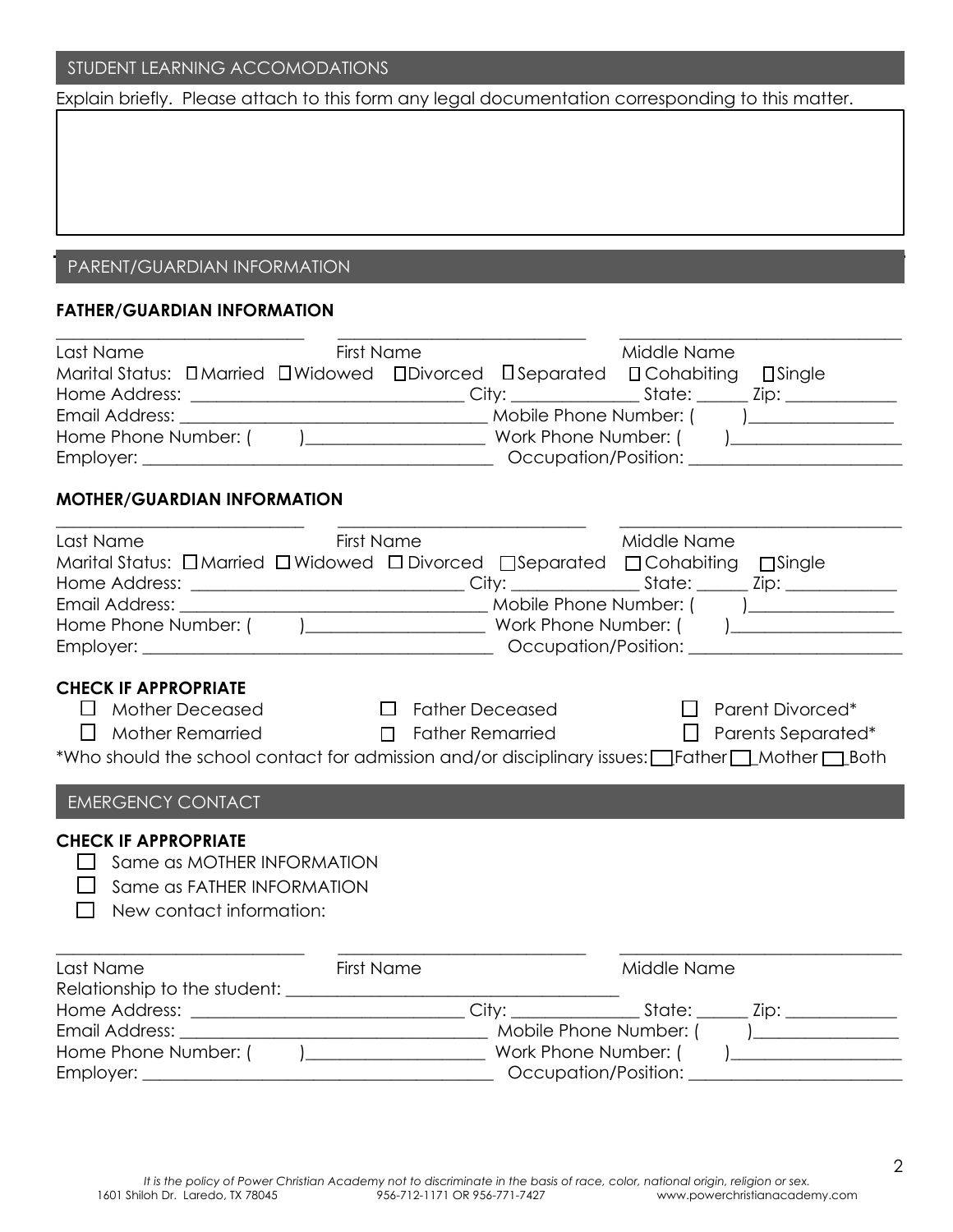## STUDENT RELEASE INFORMATION

List all adults that have your permission to pick up your child at school.

| Last Name                                       | <b>First Name</b>                                                                                                                                                | Relationship                                                                                                         |                                 |           |  |  |
|-------------------------------------------------|------------------------------------------------------------------------------------------------------------------------------------------------------------------|----------------------------------------------------------------------------------------------------------------------|---------------------------------|-----------|--|--|
| Last Name                                       | <b>First Name</b>                                                                                                                                                | Relationship                                                                                                         |                                 |           |  |  |
| Last Name                                       | <b>First Name</b>                                                                                                                                                | Relationship                                                                                                         | $\mathcal{L}$                   |           |  |  |
| Last Name                                       | <b>First Name</b>                                                                                                                                                | Relationship                                                                                                         |                                 |           |  |  |
| Last Name                                       | <b>First Name</b>                                                                                                                                                | Relationship                                                                                                         |                                 |           |  |  |
| CHURCH MEMBERSHIP                               |                                                                                                                                                                  |                                                                                                                      |                                 |           |  |  |
| Name of Church:                                 | Is Father a Christian? _____ Yes ______ No<br>Has the student ever made a profession of faith in Christ? ____Yes _____No<br>My family and I do not go to church. | <b>Solution State Service State State State State State State State State State State State State State State St</b> | Is Mother a Christian? ____ Yes | <b>No</b> |  |  |
| How did you hear about Power Christian Academy? |                                                                                                                                                                  |                                                                                                                      |                                 |           |  |  |
|                                                 |                                                                                                                                                                  |                                                                                                                      |                                 |           |  |  |
| Reason for selecting this school.               |                                                                                                                                                                  |                                                                                                                      |                                 |           |  |  |
|                                                 |                                                                                                                                                                  |                                                                                                                      |                                 |           |  |  |

## CONFIDENTIAL RECORD RELEASE

Please write your initials next to each statement.

\_\_\_\_\_ I authorize my child's present and/ or previous school to release any information needed that might be required to support his/her application process to Power Christian Academy.

- \_\_\_\_\_I understand and commit to submit this application and all necessary documentation to the school office upon registration, including the disclosure of all behavior/disciplinary reports.
- \_\_\_\_\_I understand and agree that if any of the information provided in the enrollment process is false, the student will be automatically withdrawn from Power Christian Academy without any monetary reimbursement.

**\_\_\_\_\_\_\_\_\_\_\_\_\_\_\_\_\_\_\_\_\_\_\_\_\_\_\_\_\_\_\_\_\_\_\_\_\_\_\_\_ \_\_\_\_\_\_\_\_\_\_\_\_\_\_\_\_\_\_\_\_\_\_\_\_\_\_\_\_\_\_\_\_\_\_\_\_\_\_\_ \_\_\_\_\_\_\_\_\_\_\_\_\_\_\_\_** 

Parent/Guardian Name (PRINT) Signature Signature Date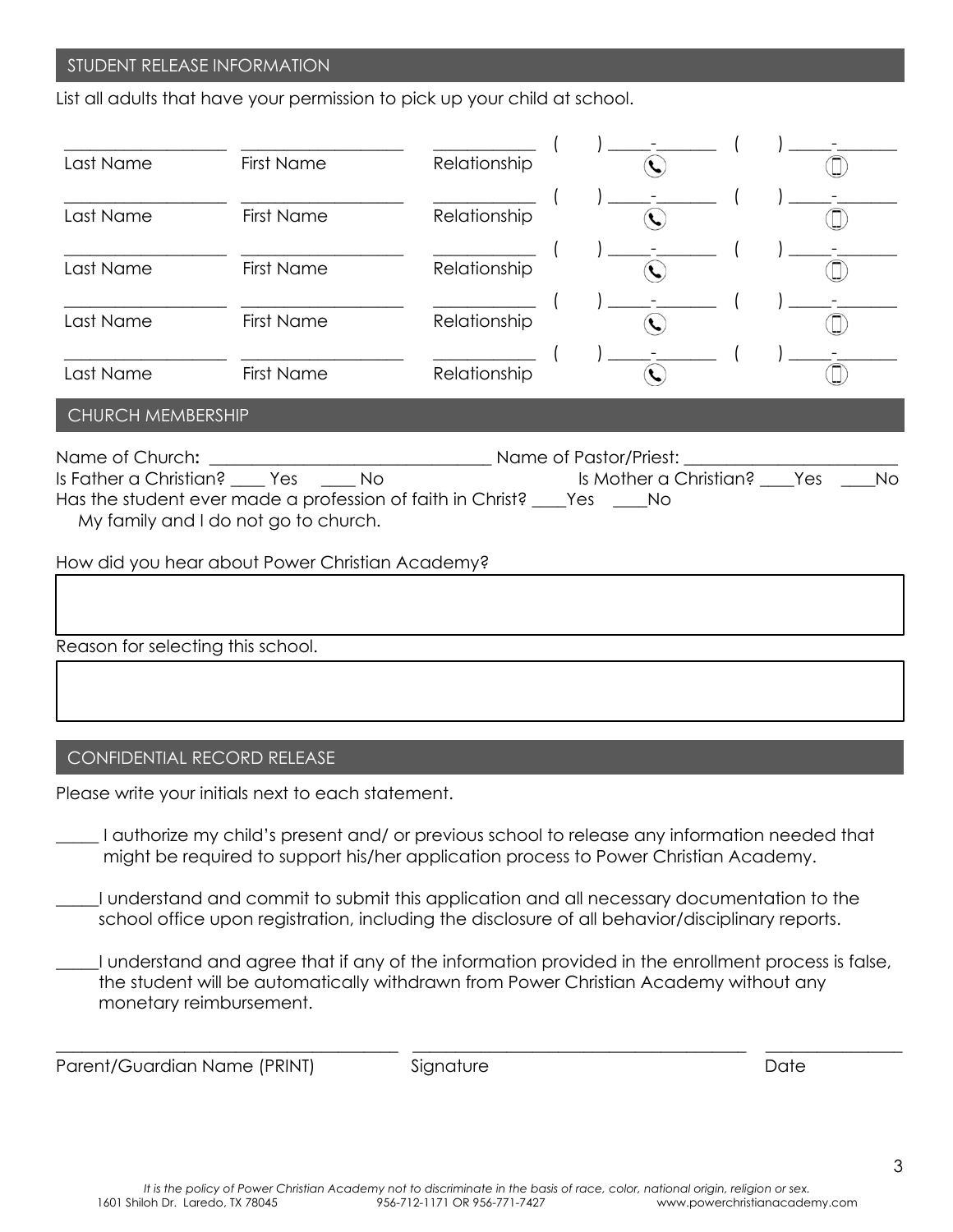I, the contract of the setting of the setting of the setting of the setting of the setting of the setting of the setting of the setting of the setting of the setting of the setting of the setting of the setting of the sett Parent/Guardian Name

agents, to take and use images of my child

Name of child

Images are any type of recording, including but not limited to photographs, digital images, drawings, rendering, voices, sounds, or videos recordings. I agree that Power Christian Academy owns the images, ad all rights related to them. The images may be used in any manner or media without notifying me, such as school's publications, promotions, broadcasts, advertisement, posters and theater, as well as for Dunamis Ministries' uses. I waive on behalf myself, my son(s)/daughter(s) to inspect the finished images or any printed or electronic matter that may be used with them, or to be compensated by them.

I release Power Christian Academy and its employees and agents, including any firm authorized to publish and /or distribute a finished product containing the images, from any claims, damages or liability which I may ever have in connection with the taking of use or the images or printed material used with the images.

**\_\_\_\_\_\_\_\_\_\_\_\_\_\_\_\_\_\_\_\_\_\_\_\_\_\_\_\_\_\_\_\_\_\_\_\_\_\_\_\_ \_\_\_\_\_\_\_\_\_\_\_\_\_\_\_\_\_\_\_\_\_\_\_\_\_\_\_\_\_\_\_\_\_\_\_\_\_\_\_ \_\_\_\_\_\_\_\_\_\_\_\_\_\_\_\_** 

Parent/Guardian Name (PRINT) Signature Date

## PARENTAL CONTRACT

- I understand that the school program is an integral part of child training of which I am expected to support.
- I understand that my child is expected to take part in school activities, including physical education classes, school sponsored field trips away from the school campus, and I absolve the school from liability in case of accident or injury to my child at properly supervised school activities.
- I agree to uphold and support the academic standards of the school by providing a place at home for my child to study and by encouraging my child in the completion of any homework or assignments.
- I appreciate the standards of the school and will not tolerate profanity, obscenity in word or action, dishonor to the Godhead or the Word of God, or disrespect to the school staff or administration from my child(ren) attending Power Christian Academy.
- I agree to respectfully support all rules, policies, and regulations published in the school handbook in the applicant's behalf and authorize the school to employ discipline as it deems wise and expedient for the training of my child.
- I understand that the school administration has the right to do random checks of my child's personal property for any inappropriate or illegal materials as long as my child is present during the search in order to provide a safe environment for learning.
- I understand that the school administration has the right to ask parents to have their teen-aged child randomly drug tested throughout the school year a minimum of one time and a maximum of four times in order to provide a safe environment for learning.
- I understand that the school reserves the right, after a parental conference, to dismiss any child who fails to comply or support any established regulations and discipline or whose parents do not assume their responsibilities to the school or respectfully support the staff and administration of Power Christian Academy.
- I agree to meet my financial obligations to the school and understand and agree to the terms stated on the school's Parent and Student Policies Handbook and application forms.

Parent/Guardian Name (PRINT) Signature Signature Date

**\_\_\_\_\_\_\_\_\_\_\_\_\_\_\_\_\_\_\_\_\_\_\_\_\_\_\_\_\_\_\_\_\_\_\_\_\_\_\_\_ \_\_\_\_\_\_\_\_\_\_\_\_\_\_\_\_\_\_\_\_\_\_\_\_\_\_\_\_\_\_\_\_\_\_\_\_\_\_\_ \_\_\_\_\_\_\_\_\_\_\_\_\_\_\_\_**